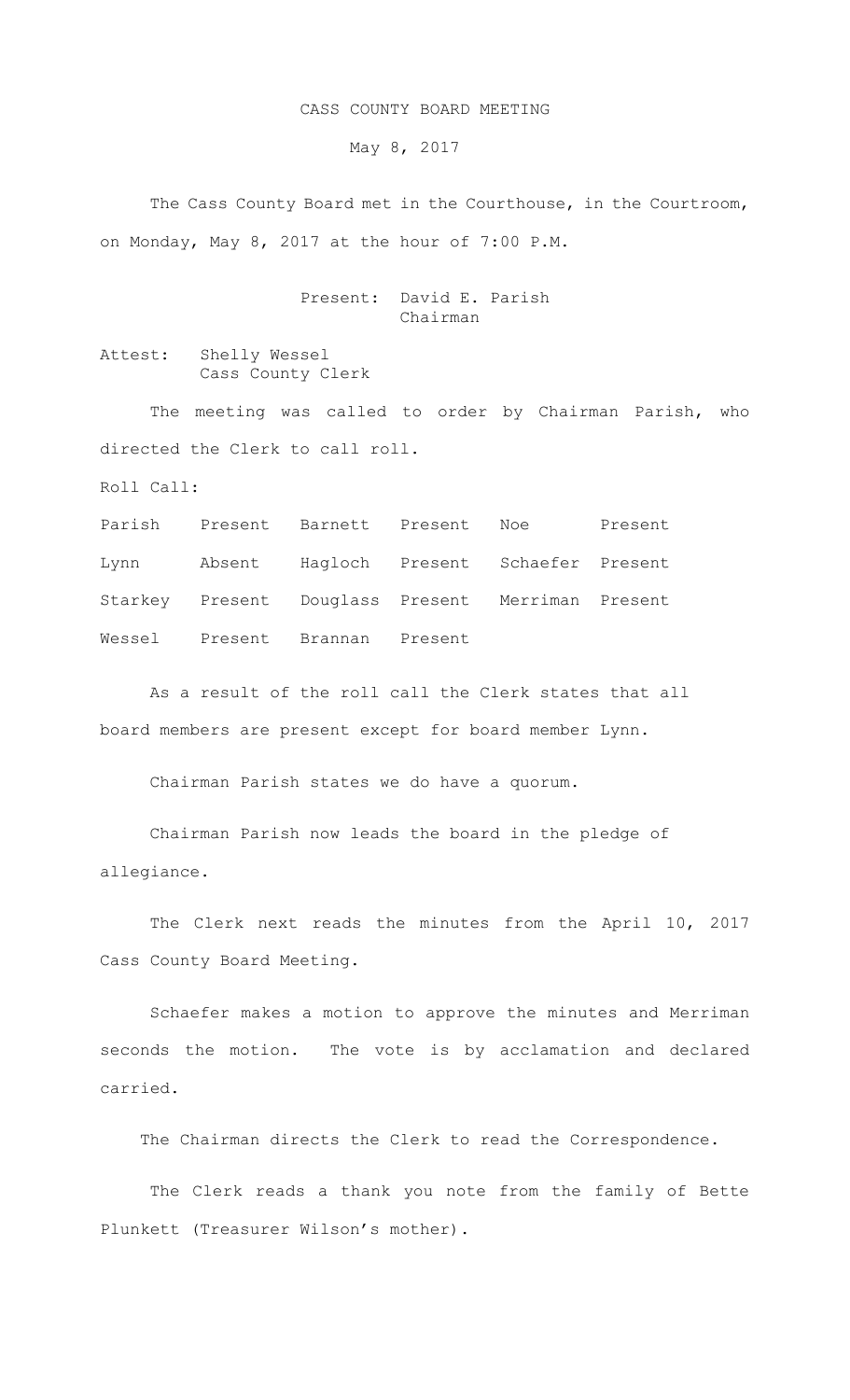The Clerk next states a letter was received from IDOT stating the Resolution authorizing the transfer of funds for partial reimbursement of the Cass County Engineer's salary was approved.

 The Clerk also states a letter was received from IDOT stating the resurfacing project on County Highway 7 to County Highway 5 is complete.

 Chairman Parish next calls for reports from the standing committees:

Clerk Wessel, reports the Courthouse and Jail committee met on May 4 and approved all bills as presented.

Hagloch reports the Road and Bridge committee met on May 1, 2017 and approved all bills.

County Highway Engineer Icenogle presents a resolution authorizing \$40,000 from FAS for the County Highway 12 resurfacing project (if needed). Wessel makes a motion to approve the resolution and Starkey seconds the motion. The vote is by acclamation and declared carried.

Merriman, Chairman of the Public Safety, Environment and Housing Committee reports the committee met on April 24, 2017. Merriman states a report was received from ESDA Director, Roger Lauder.

Merriman reports Animal Control met on April 27, 2017. Eleven dogs were picked up, two were returned to owners, six were adopted, and three were euthanized. One dog bite was reported.

Merriman reports Penny Meyer is resigning from the Animal Control Board and a replacement will be appointed.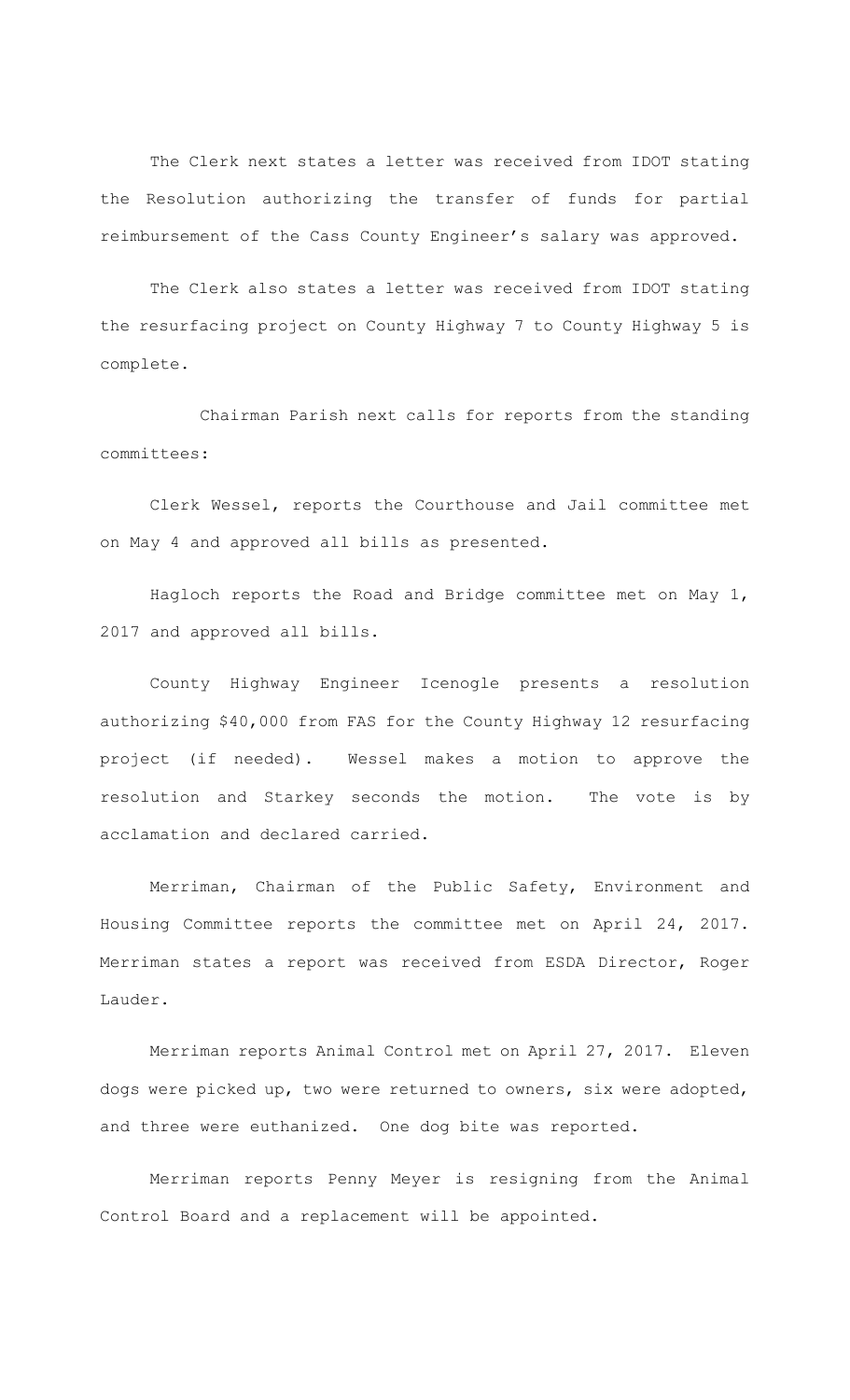Merriman reports Cass Rural Water will meet tomorrow evening. May is the first month of billing for the new line going to Chandlerville.

Brannan reports the Housing Committee met on April 20. Steve Horton is going to discuss the Cass Affordable Housing application with the new Virginia Mayor.

Miranda Clark has been hired as a fulltime employee and Erica Garcia has been hired as a part-time employee.

Steve is working with the TIF district to obtain funding for a parking lot.

Brannan reports the Health Board met April 26<sup>th</sup>. Kailyn Brown has been hired as a PRN (as needed) dental assistant and front desk receptionist.

Dr. Sanchez will be leaving on May 22.

Hospice netted \$12,836 during their fundraiser. That amount may be slightly lower than last year, but some additional funds may still come in.

Merriman reports a Special Public Safety meeting will be held on May 11 at 6:30 p.m. to meet with representatives from American Ambulance and Beardstown Ambulance to discuss their services.

Schaefer states a Policy and Procedures meeting was held and reviewed last part of the sample employee policy manual provided by IPMG. It was decided that current sick leave and vacation policies will be left in place.

The Clerk states she needs to add some verbiage to read Cass County and then she will send the manual to Kyle at IPMG.

Hagloch reports the Insurance and Bonds Committee met today. He states concerns were raised by both the Insurance Risk Manager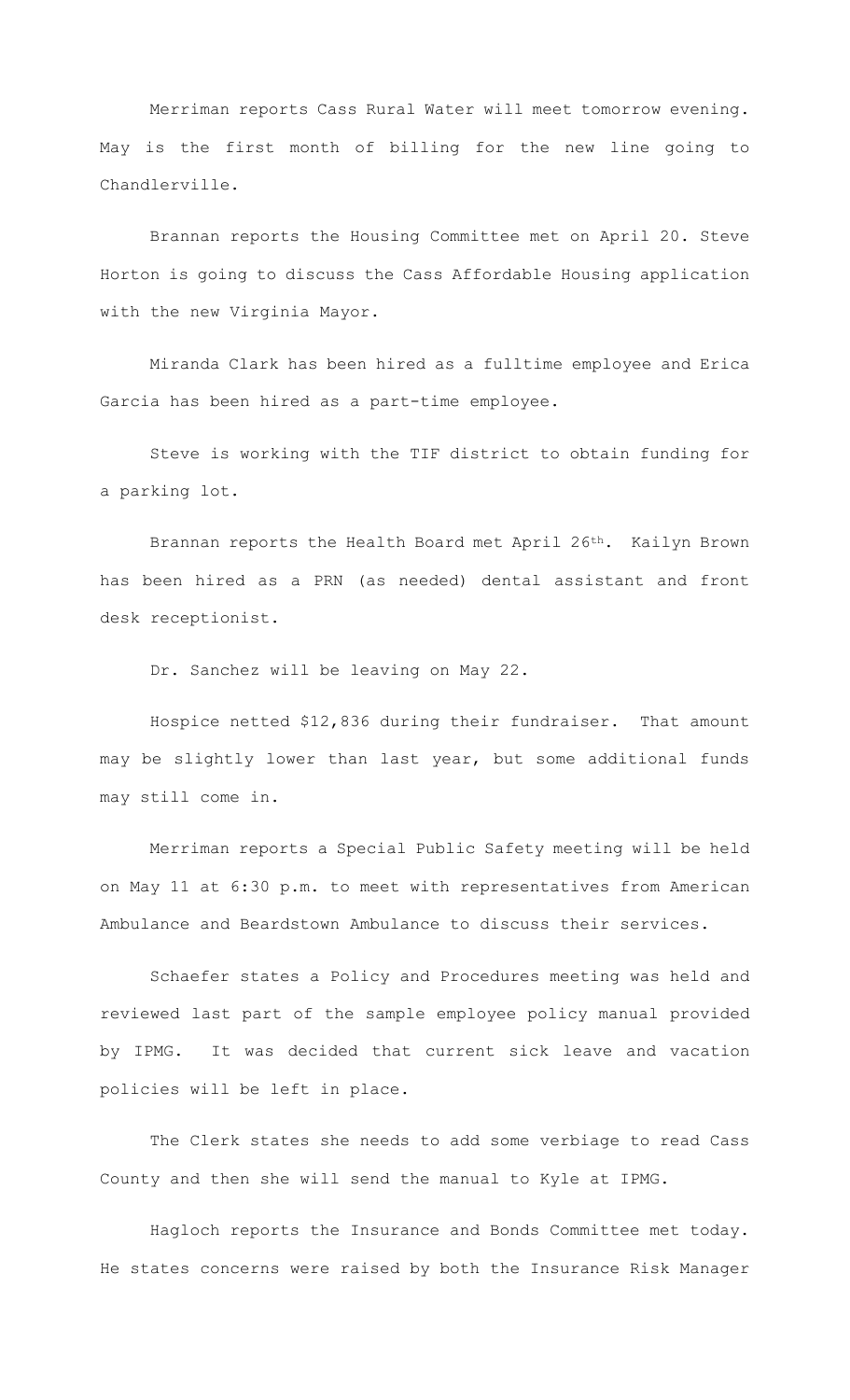and the Insurance Agent. A meeting with the full committee will be held in late July or early August.

Hagloch reports E-9-1-1 met on April 24th and approved all bills.

Schaefer, liaison for Arenzville Rural Water reports the annual meeting will be held on May 20<sup>th</sup>. He states the last month's loss was only 12%.

Noe reports O.E.D.C met April 27<sup>th</sup>. He states there is a new superintendent at Site M. His name is Billy Lowe. There will be someone in the office full time now.

 Schaefer, Liaison to Mental Health states a new employee has been hired. He was a former human resources manager in Jacksonville and is also the Church of the Nazarene Minister.

 Starkey reports Beardstown TIF met May 1. Four applications were received and approved. The applications were from Dollar General, the Sazarac, the Roundhouse, and Tyson's Drive-In.

 There was also discussion on Falcon's Fish processing plant and the old Glove Factory.

 Brannan states Prairie Council on Aging will be hosting a Business After Hours event on May 25th from 4:30 until 6:30 p.m.

There are no reports from the following committees: Legislative Finance & Judiciary Liquor Control Supervisor of Assessments Economic Development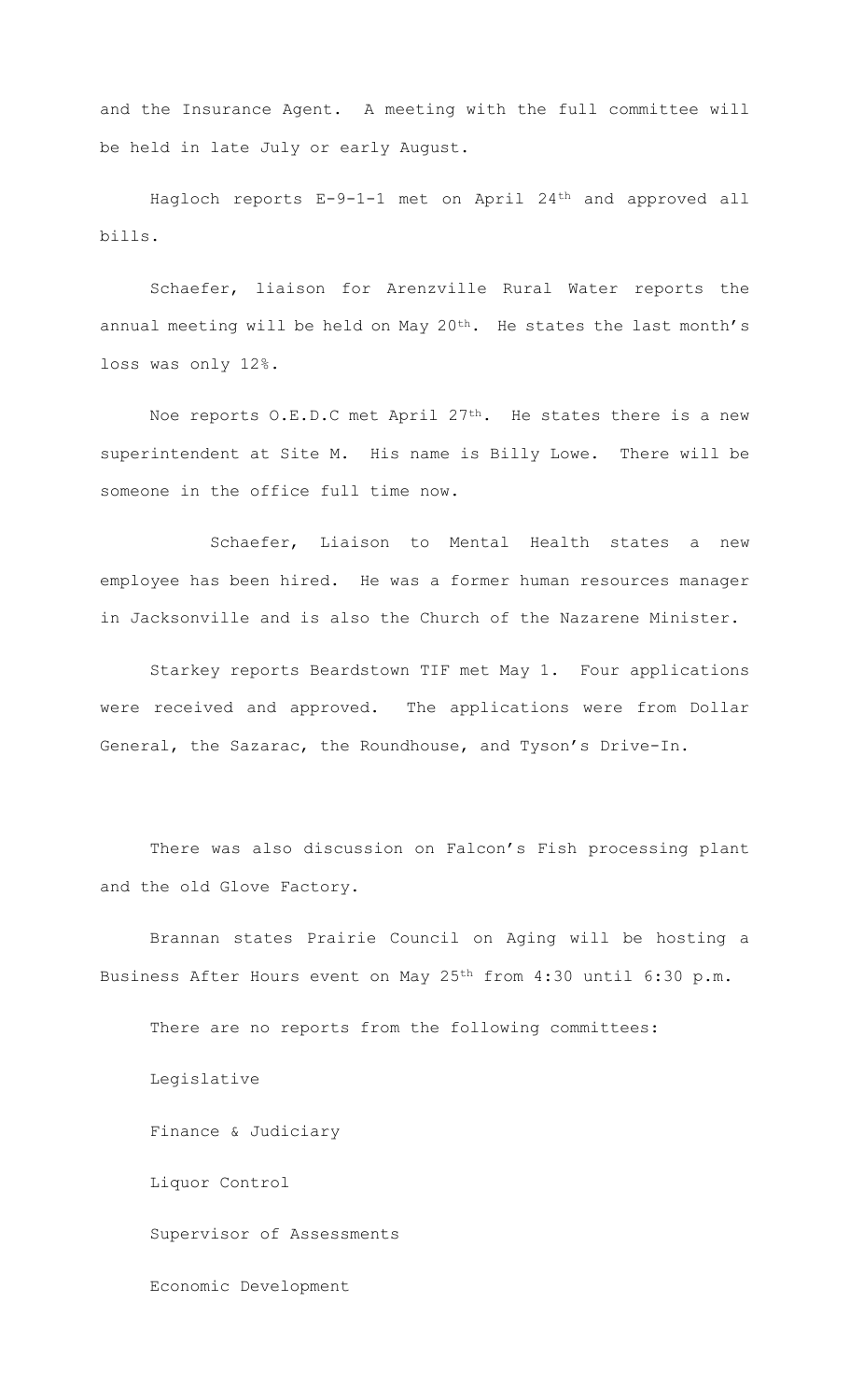Resource Conservation Cooperative Extension MCS O.E.D.C. Tourism

The Board next moves on to new business.

 The Chairman presents the appointments of H.A. Votsmier and Gary Noe to the Cass County Board of Review for terms ending May 2019, Robert Schaefer and Bill Merriman to the Cass County Board of Review Advisory Board for terms ending May 2019, Roger Hendricker, Gary Hish, and Donald Newell to the Farmland Committee for Assessment Review for terms ending May 2020, Roger Lauder and Patricia Blair to Cass County E-9-1-1 for terms ending May 2020, and the temporary appointment of Travis Cox as Cass County Treasurer.

Wessel makes a motion to approve the appointments and Douglass seconds the motion. The vote is by acclamation and declared carried.

The Chairman next reads a letter of resignation from Treasurer Micki Wilson. She states in the letter she will resign effective May 31, 2017. Wilson recommends the appointment of Chief Deputy Travis Cox to fulfill her remaining  $t \in r$ m

 Douglass makes a motion to accept the resignation with regret and Barnett seconds the motion. The vote is by acclamation and declared carried. The board thanks Wilson for her years of service to Cass County.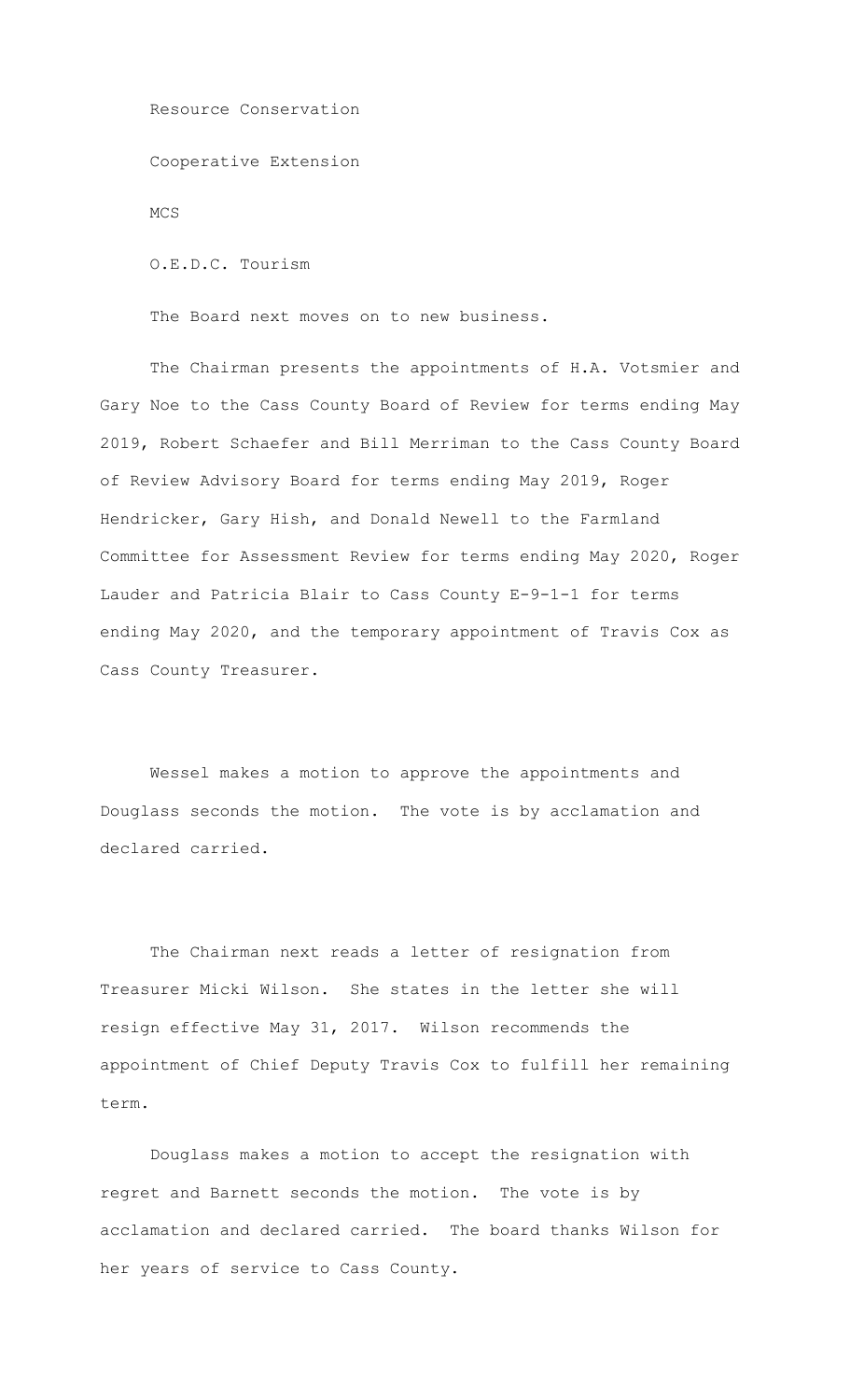Parish states there will be a luncheon in honor of Wilson on May 31st from 11:30 a.m. until 2 p.m. in the courtroom.

 The Chairman next presents the temporary appointment of Travis Cox as County Treasurer. Merriman makes a motion to approve the appointment and Brannan seconds the motion. The vote is by acclamation and declared carried.

 The Clerk presents a Cass County Trustee Resolution to the Board. Schaefer makes a motion to approve the Resolution and Noe seconds the motion. The vote is by acclamation and declared carried.

 Chairman Parish presents the Main Hallway Renovations Contract with RL Vollintine Construction Company to the Board for approval. Wessel makes a motion to approve the contract and Barnett seconds the motion. The vote is by acclamation and declared carried.

 Chairman Parish states he is concerned about the amount of the quote the board voted to accept last month for the stairwell patching and painting project. He is going to get quotes from other individuals to see if we can get a cheaper estimate.

The clerk next presents the monthly reports for the Sheriff, Treasurer, Zoning Officer, Circuit Clerk, and Death Examiner. A motion to receive the reports is made by Noe and seconded by Douglass. The vote is by acclamation and declared carried.

The approval of claims is next presented. A motion to approve the claims is made by Brannan and seconded by Starkey. Chairman Parish directs the Clerk to call roll.